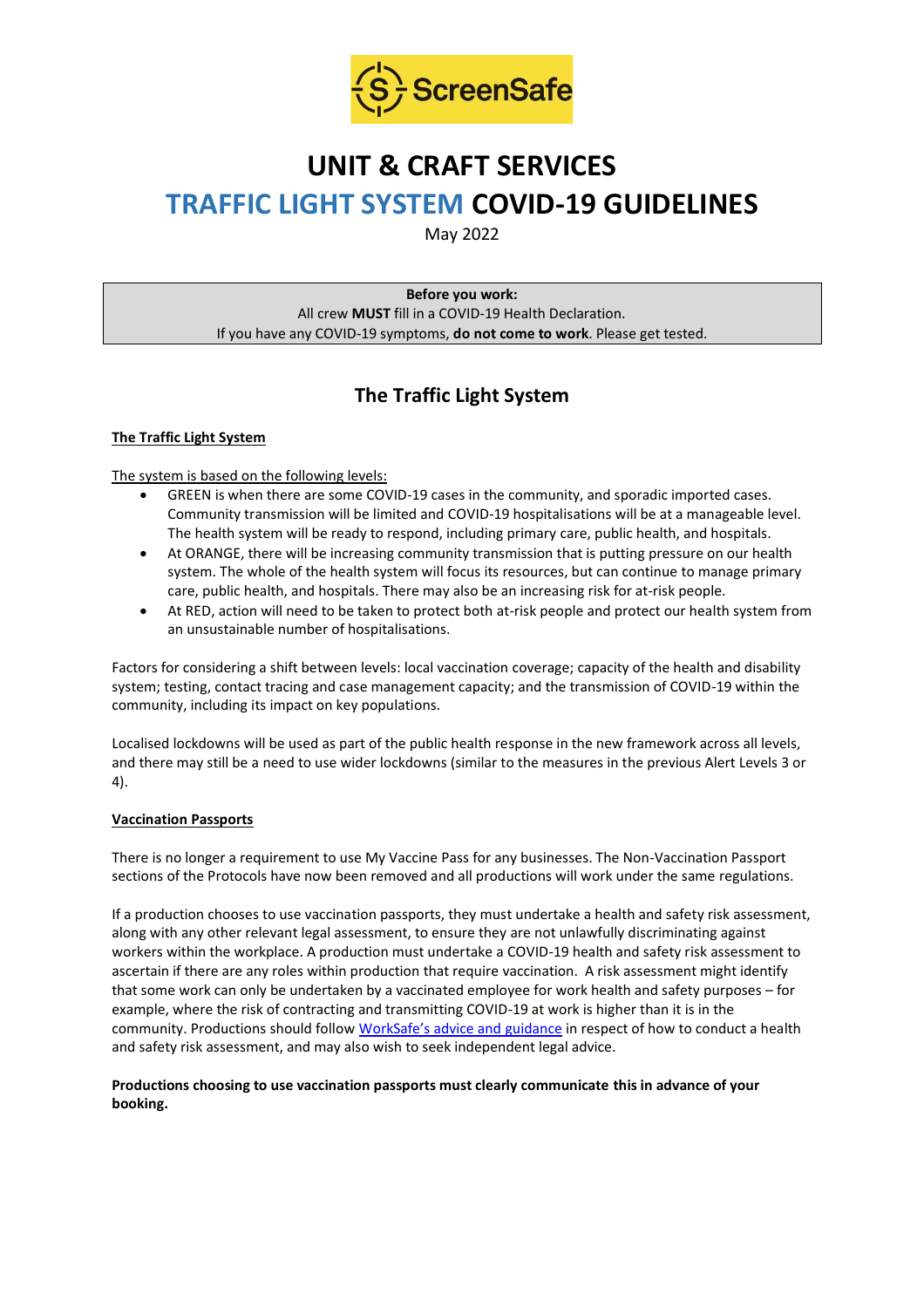|                                         | <b>RED</b>                    | <b>ORANGE</b>                | <b>GREEN</b>               |
|-----------------------------------------|-------------------------------|------------------------------|----------------------------|
| Expected                                | All scale productions,        | All scale productions,       | No restrictions on         |
| productions                             | provided they can work        | provided they can work       | production.                |
|                                         | with minimum 1m physical      | with a recommended 1m        |                            |
|                                         | distancing requirements       | physical distancing          |                            |
|                                         | and strict guidelines in      | requirement and              |                            |
|                                         | regards to Close Proximity    | appropriate guidelines in    |                            |
|                                         | work.                         | regards to Close Proximity   |                            |
|                                         |                               | work.                        |                            |
| Crew                                    | Crew to work from home        | Production should facilitate | No restrictions.           |
|                                         | where possible.               | crew working from home if    |                            |
|                                         |                               | appropriate.                 |                            |
|                                         | Day players, casuals and      |                              |                            |
|                                         | extras need stringent         |                              |                            |
|                                         | screening.                    |                              |                            |
| Physical                                | Minimum 1m                    | Recommended 1m               | No restrictions.           |
| Distancing                              |                               |                              |                            |
| Personal                                | Face coverings are strongly   | Face coverings are strongly  | PPE must be available for  |
| Protective                              | recommended.                  | recommended.                 | those who wish to (or who  |
| Equipment                               |                               |                              | are requested to) use it.  |
|                                         | Face coverings mandatory      | Face coverings are           |                            |
|                                         | on flights, public transport, | mandatory on flights,        | Face coverings are         |
|                                         | taxis, retail, public venues, | public transport, taxis,     | mandatory on flights.      |
|                                         | recommended whenever          | retail and public venues.    |                            |
|                                         | leaving the house.            |                              |                            |
| <b>Close Proximity</b>                  | Close Proximity work can      | Close Proximity work can     | No restrictions.           |
| <b>Work</b>                             | be undertaken with strict     | be undertaken with           |                            |
|                                         | PPE & hygiene measures in     | appropriate and agreed       | Vigorous hygiene standards |
| Make Up<br>$\qquad \qquad \blacksquare$ | place.                        | PPE & hygiene measures in    | to be maintained.          |
| Costume                                 |                               | place.                       |                            |
| <b>Stunts</b>                           | Please refer to the Close     |                              | Crew may be asked to wear  |
| <b>Close Actor</b>                      | Proximity guidelines.         | Please refer to the Close    | PPE.                       |
| Interaction                             |                               | Proximity guidelines.        |                            |
| Surveillance                            | Surveillance testing is       | Surveillance testing should  | Some productions may       |
| <b>Testing</b>                          | highly recommended.           | be considered.               | wish to utilise regular    |
|                                         |                               |                              | surveillance testing.      |
| Food / Catering                         | Contactless service only.     | Contactless service is       | General food hygiene       |
|                                         |                               | recommended.                 | standards are adhered to.  |
|                                         | Unit/Craft Services should    |                              |                            |
|                                         | be "café-style". Or           | Unit/Craft Services should   | Hand washing, sanitiser    |
|                                         | individual snack packages     | be "café-style". Or          | stations available in all  |
|                                         | can be prepared and           | individual snack packages    | eating areas.              |
|                                         | handed out.                   | can be prepared and          |                            |
|                                         |                               | handed out.                  |                            |

# **QUICK GUIDE TO THE TRAFFIC LIGHT LEVELS**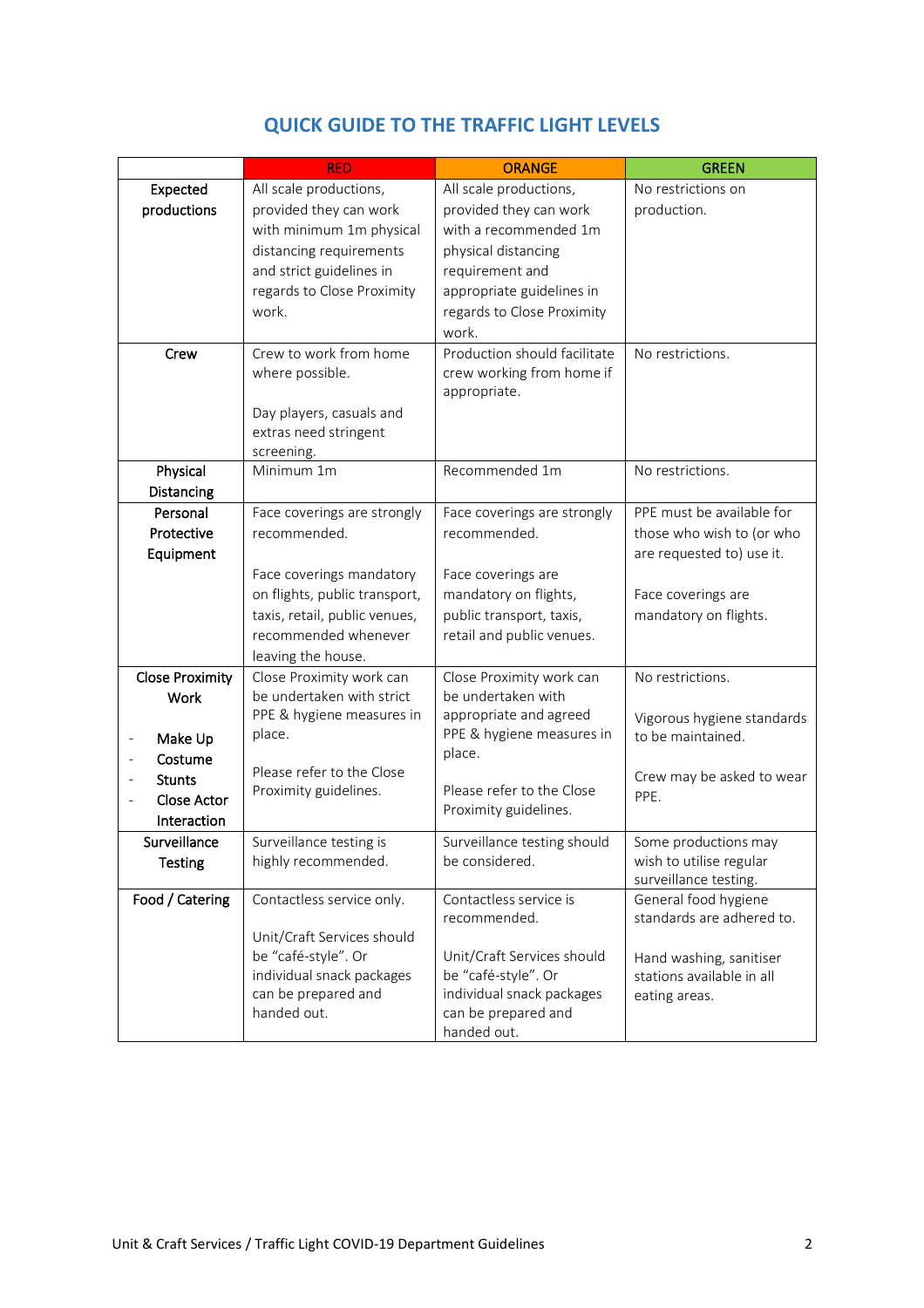# **DEPARTMENT SPECIFIC GUIDANCE – UNIT & CRAFT SERVICES**

**Unit & Craft Services crew must be aware of and trained to work under the specific Traffic Light settings prior to commencing work, including the correct use of PPE and physical distancing requirements.**

#### *Please Note:*

*For larger productions Unit (unit base setup, tables, chairs, etc.) & Craft Services (food prep and service) may be separate departments. Strict separation of these departments is advisable if appropriate to the size of the production.*

**The below is a guide only and should be applied appropriate to the relevant regional Traffic Light Setting. The higher the Traffic Light level, the stricter adherence. Please consult with your H&S officer if you have any questions or concerns.**

#### **Introduction to Department undertakings:**

- Equipment and food preparation remote
- Equipment and food preparation  $-$  on location
- Setup of on-set and off-set filming bases
- On Set food service
- Food service clean up on location
- Equipment clean up remote
- Crew and cast interaction

#### **Department Bubbles**

- Off set Unit Department bubble (remote preparation)
- Off set Unit Department bubble (sourcing supplies)
- On Set Unit Department bubble (Unit/Tech base only)
- On Set Unit Department bubble (Unit/Tech base AND on Set)

#### **Contact Tracing:**

- Productions are encouraged to have contact tracing of some sort in place to prevent a wider production outbreak, but it is no longer a Government requirement.
- All crew or approved site visitors must sign a COVID-19 Declaration before starting work or visiting a work site
- If using vaccination passports, production to ensure anyone entering a controlled worksite has a valid and current vaccination passport.
- All entry and exit points should be controlled and monitored.
- All workers should keep a log of non-worksite locations (i.e. stores, etc.) and interactions (meeting suppliers, location owners, etc.) they have during working hours.
- All workers are recommended to keep note of their interactions outside of work hours (whilst on a job).

#### **Personal Hygiene Requirements and Measures**

- Any worker who feels unwell must not come to work, if unwell at work they must go home.
- If a worker displays any of the symptoms of COVID-19, please call Healthline immediately (0800 358 5453) or your doctor. Production and the Health & Safety Departments must also be notified. And all close contact workers to be identified.
- If a person or persons are confirmed or probable cases of COVID-19, site closure(s) should be considered. This decision should be made on the advice of a public health officials based on information on the extent of the exposure.
- Please wash/sanitise your hands upon arrival at a work site.
- A strict personal hygiene & hand washing/sanitising regime must be observed in line with the ScreenSafe and Ministry of Health guidelines.
- Personal work stations to be cleaned/sanitised each day.
- In accordance with Ministry of Health guidelines, PPE (gloves and masks) should be available.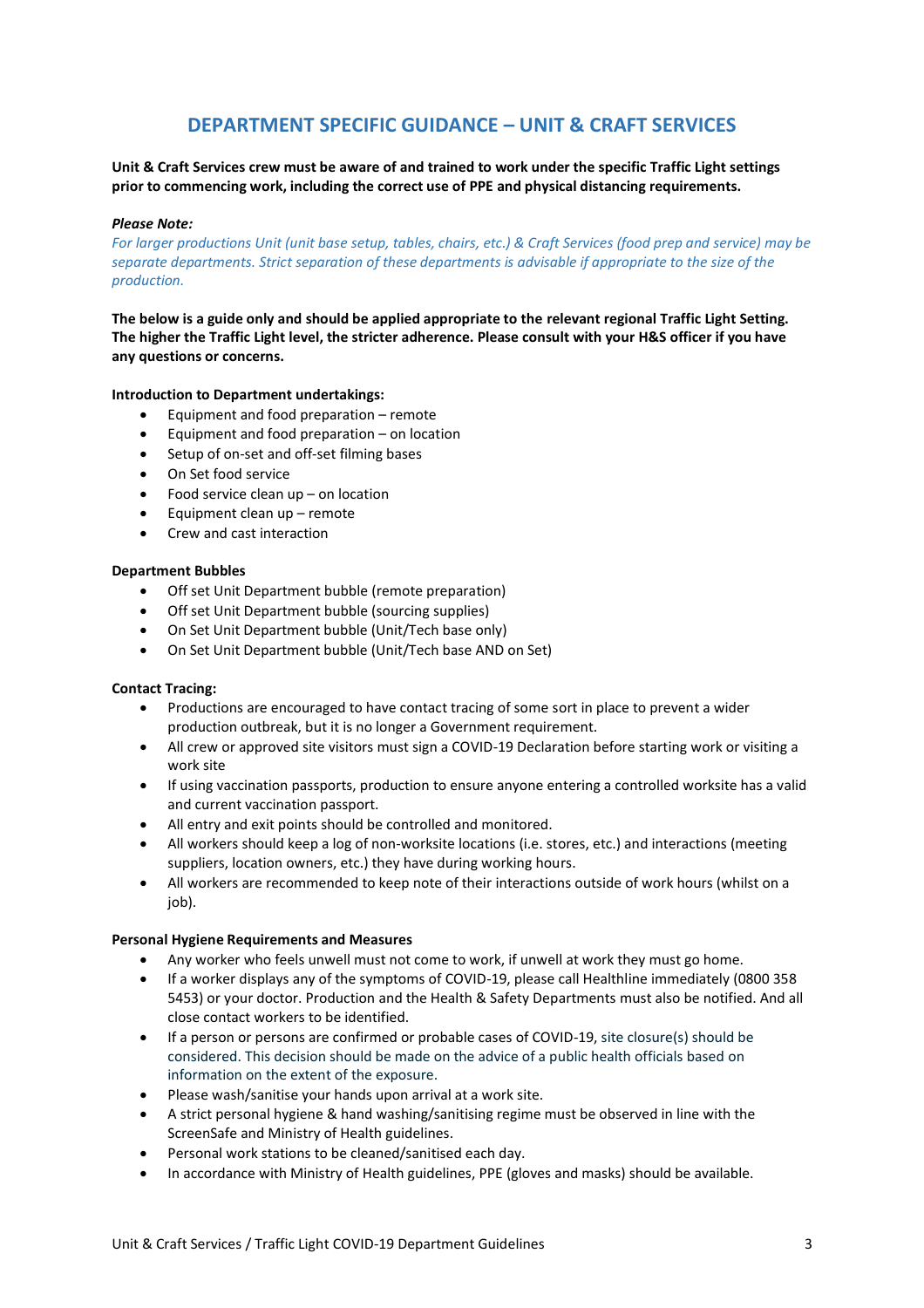- Within all Traffic Light Settings, face coverings are strongly recommended. And it would be expected that most productions will require them as part of their H&S plan.
- If you choose to wear PPE, the type is up to you and should be based on the level of risk for your business or service, the working proximity, the physical work area, and the length of time people are together.
- Work should only be completed within one metre if it can't otherwise be achieved. The time spent in Close Proximity needs to be kept to a minimum.

### **Unit Lock-up Protocols**

- Hand sanitising stations should be readily available, including, but not limited to entry/exit points, toilets, kitchen and other shared spaces.
- Common work surfaces to be cleaned regularly (i.e. door handles, shared photocopiers, taps, light switches, etc.).
- Regular cleaning of computer terminals and phones.
- A cleaning record should be kept.
- Sanitise surfaces & mop floors at the end of each day where required.
- PPE (gloves, masks) to be available.
- Rooms should be well ventilated / windows opened to allow fresh air circulation.
- Air conditioning should be run on fresh air setting, not on recirculate.
- Stairs should be used in preference to lifts.
- No unauthorised visitors to site.
- Designate a specific delivery spot.
- Delivery drivers should remain in their vehicles if the load will allow it or must wear gloves or wash/sanitise their hands before unloading goods and materials.

### **Studios and Larger Work Sites**

• If a unit lock-up is set up at a studio or remote site, strict separation must be adhered to between catering and other departments.

# **Kitchen & Catering**

- Stagger lunch where possible and apply physical distancing measures.
- Depending on the current level, consider no open snacks, fruit or shared food.
- Consider lunch box style lunches to be prepared, or where appropriate, subsidy for workers who are required to bring own lunch.
- All communal cutlery & crockery must be sterilised in dishwasher. Compostable cutlery & crockery to be used if sterilisation is not possible.
- Communal kitchen items to be sanitised before & after use.

# **Toilets, Showers & Drying Rooms**

- Physical distancing rules also apply to the use of shared facilities, including toilets, shower and drying rooms.
- Sanitising stations on location available outside of communal facilities (i.e. portaloos).
- If numbers require then add additional toilet facilities, i.e. portaloos
- Hygiene posters and signage should be clearly visible in shared spaces like kitchens, toilets, entrances and exits, etc.

# **Interaction with Other Departments, External Vendors, Suppliers**

### **Meetings**

- Unit/Craft or inter-departmental meetings to be remote or on digital platforms as far as practicable. Or hold meetings in open areas wherever possible.
- Unit crew to keep within their own bubble as far as reasonably practicable.
- Interactions with other crew, cast and public must be as per physical distancing protocols.
- As far as practicable, a paperless production should be the goal. I.e. no handing out of physical paperwork unless essential.
- Where practicable, the Unit Department should have a nominated inter-departmental liaison worker to limit contact between departmental bubbles.
- Unit crew to keep a daily log of their interactions with external vendors/suppliers.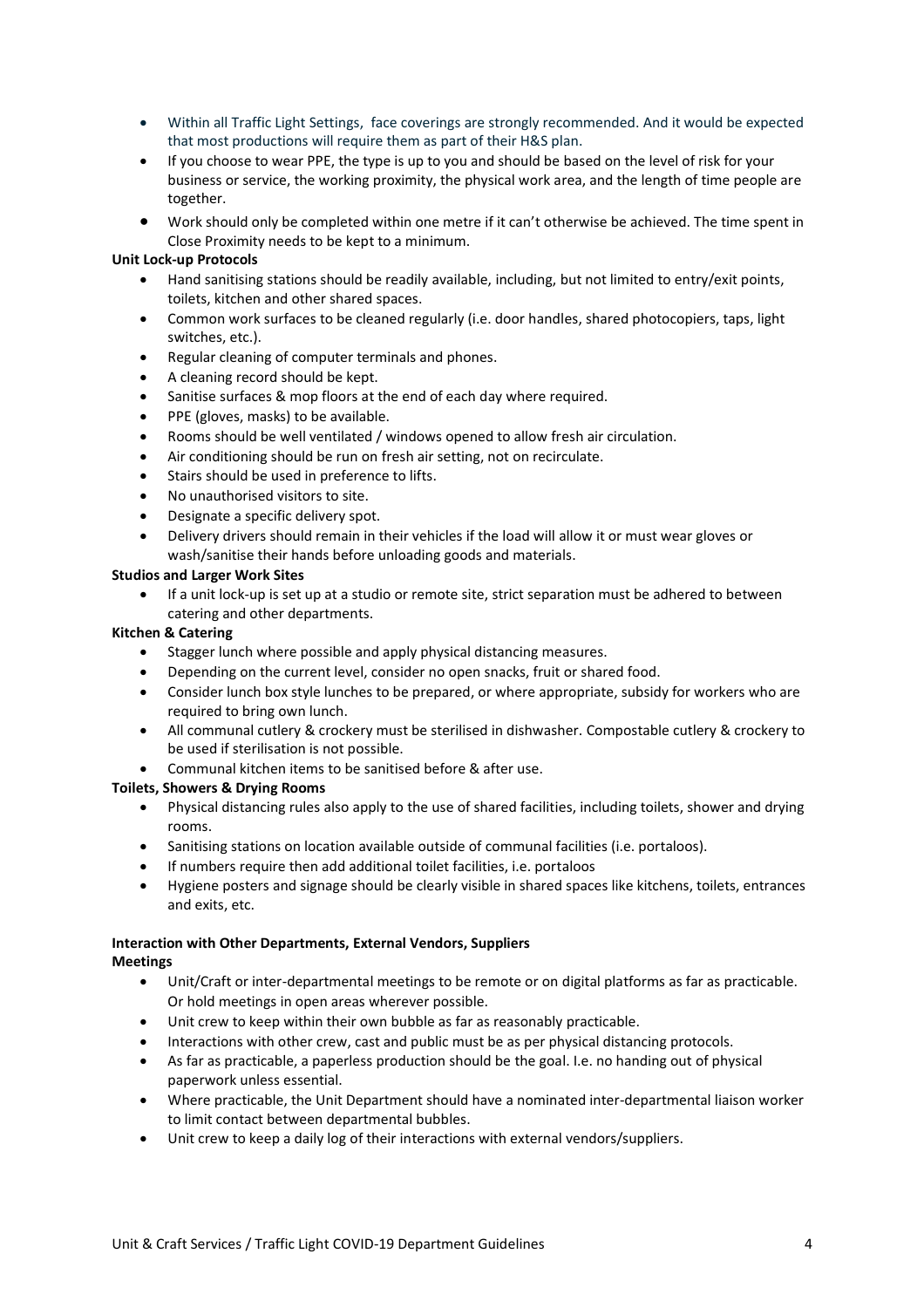# **Travel**

- Ride-sharing is not recommended unless you are already in a small and regular work bubble and if physical distancing is maintained. Use of a face covering is strongly recommended.
- No recycling air, clean air fan inlet only, open windows where possible.
- Crew who travel together should always be part of the same work bubble.
- A passenger log must be kept for shared vehicles.
- Shared vehicles should not be used outside work
- Swing drivers may be required. Please consult with Transport or Production department to ensure the swing drivers follow all required or requested Covid-19 guidelines, including but not limited to:

# sanitation, physical distancing, contact tracing and Crew Declaration Forms.

# **Food Prep & Work Space Hygiene**

- Regular cleaning and sanitising of high use work areas. A cleaning record should be kept.
- All cutlery, crockery & cooking equipment must be sterilised in dishwasher.
- Sanitise surfaces, mop floors & laundry washed at the end of each day.
- Consider additional bench space for food preparations
- Physical distancing of two metres wherever possible between workstations
- All fruit & vegetables are to be washed before use.
- All hotboxes, poly boxes and other food containers to be cleaned and sanitised before use.

# **On Set Setup, Food Preparation and Clean Up**

- The Unit Truck to be cleaned/sanitised each day.
- Face coverings are strongly recommended and is mandatory for food service. And it would be expected that most productions will require them as part of their H&S plan. They are mandated by the MoH for public facing businesses and work.
- Crew, cast and the public must be kept separate from food prep and serving areas as per physical distancing protocols. A physical barrier (table, etc.) is recommended to avoid crew entering unit truck or other food prep areas.
- Smokers / vapers must use designated area, ideally off-site, and butts are to be placed in the designated receptacle. Hands must be washed / sanitised before and after smoking.
- Ensure designated area is such that smoke or vapor produced is not going into another person's breathing zone.

# **Catering & Food Service**

- Delivery of hotboxes by production or catering crew should be to a designated contactless spot and unit crew member advised of delivery.
- Either Catering OR Unit Crew will be in charge of food delivery. Department bubble separation should be maintained.
- Rolling or staggered breakfast and lunches are advised. Unit or Catering staff to ensure all food is kept warm within MOH guidelines.
- Menu cards with ingredient list for each dish should be available (for dietary requirements/allergies)
- Food placed with menu cards on tables for individual crew members to collect, observing physical distancing.
- Reusable plates and cutlery can be used, but only with strict procedures in place for handling, separation and sterilisation. Otherwise compostable/recyclable alternatives should be used.
- Packaging to be compostable where possible.
- Hotbox collection: the hotbox to be placed in a designated area for collection by catering provider. Hotbox handles to be sanitised prior to collection by catering team.

### **Lunch Setup**

- Dedicated eating areas should be identified on site to reduce food waste and contamination.
- Consider numbers on site for site facilities as physical distancing may require additional space / facilities.
- Workers should sit a minimum of 1 metre apart from each other whilst eating and avoid all contact. Allow for additional tables and EZ-UP's to accommodate physical distancing.
- Hand washing facilities or hand sanitiser should be available at the entrance of any area where people eat and should be used by workers when entering and leaving the area.
- All on site bubbles should be maintained during meal breaks.
- Tables should be thoroughly cleaned between each use.